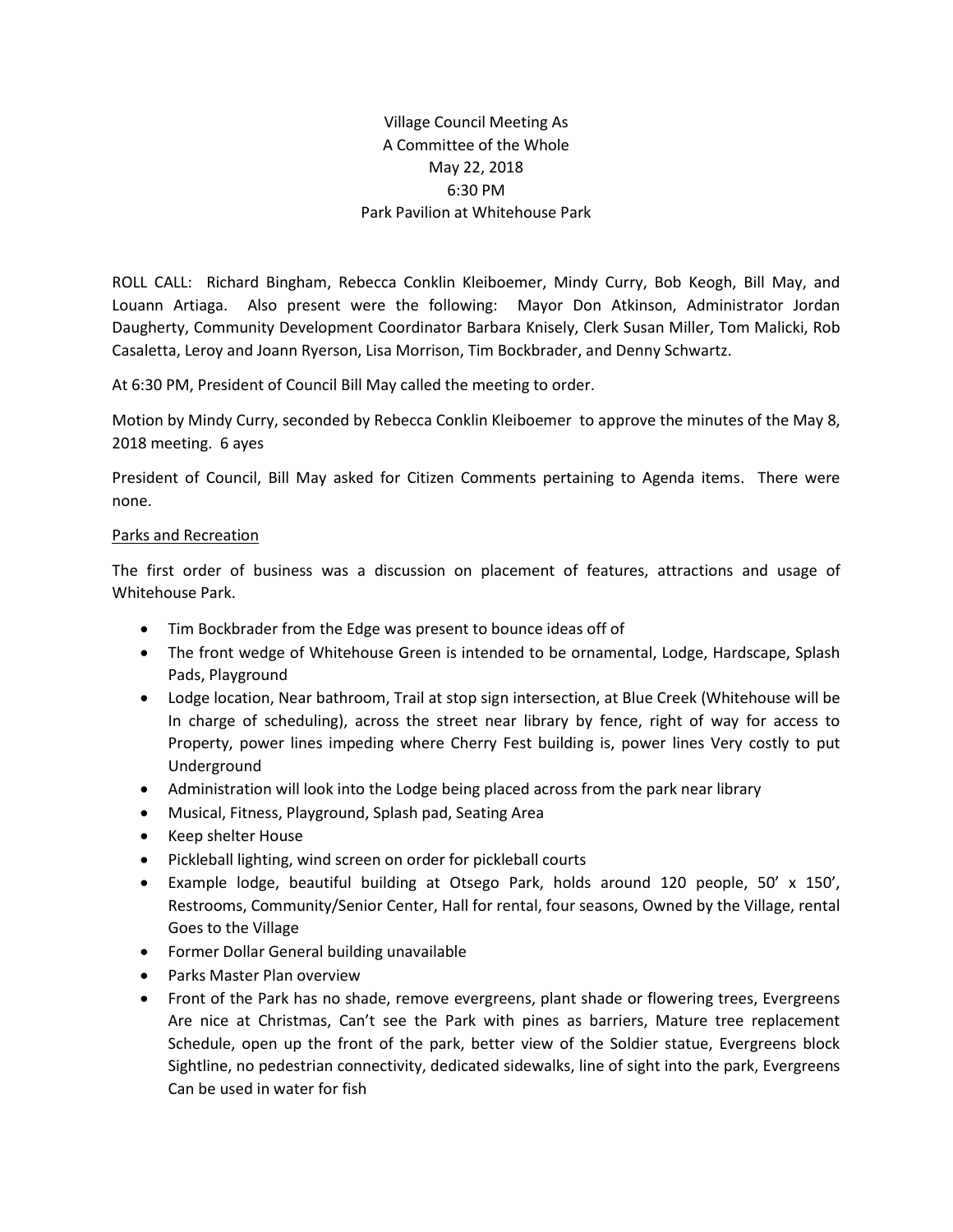- Wayfinding signs, angled parking, reversing street flow
- Keep the shelter house
- Reverse flow of traffic on Lucas, terminate street before restrooms kids don't have to cross Traffic, removing Lucas Street along the quarry
- Playground placement in a shaded area, long line of swings, handicap accessible equipment, Community build to keep down costs, nearby parent seating
- Sculpture garden
- Concerts at the pavilion, adult area behind, playground behind that
- Rubber mulch solicit Home Depot or Lowes
- Fitness equipment consult Julie Westenfelder about placement, rather have more pieces than Less, healthy living grants, less pieces along Waterville Street
- Parking by Pickleball Courts, bring in from Indianapolis
- Dock being handicap accessible
- Ballfields are highly used
- Splash pad

The next order of business was consideration of a joint venture opportunity with Camp Courageous for use of their swimming pool for Whitehouse residents.

- Councilwoman Artiaga updated Council as to developments.
- Camp Courageous uses the pool from 10:30 AM 3:30 PM Monday Thursday. The Village Could have use from 4:00 PM – 8:00 PM and all day Friday, Saturday, and Sunday
- 354 hours would cost \$30,000.00 for the summer
- Trial run to see how many residents use the facility
- Kids need to be accompanied by a 16 year old or older
- Building a public pool cost estimates range from \$300,000 \$500,000 and still have maintenance Costs of \$480/day
- Target dates for 2018, June 11 August 25, look into keeping open until Labor Day
- Camp Courageous covers liability
- Pools are expensive and high maintenance
- Administration will put together a package to present
- Residents only this year
- June 5, 2018 approve the expenditure

Motion by Bill May, seconded by Bob Keogh to recommend to Council to pursue the concept of partnering with Camp Courageous for the use of their swimming pool for Whitehouse residents. 6 ayes

The last order of business was to consider the next steps to be taken for Veteran's Memorial Park. Council walked to Veteran's Memorial Park to view the site.

- In 2010 plazas were discussed, downtown beautification, streetscaping
- Three years ago the budget was \$175,000 200,000.
- Get something done more quickly, shows those that have donated that it's going
- Proposed Whitehouse matching funds grant